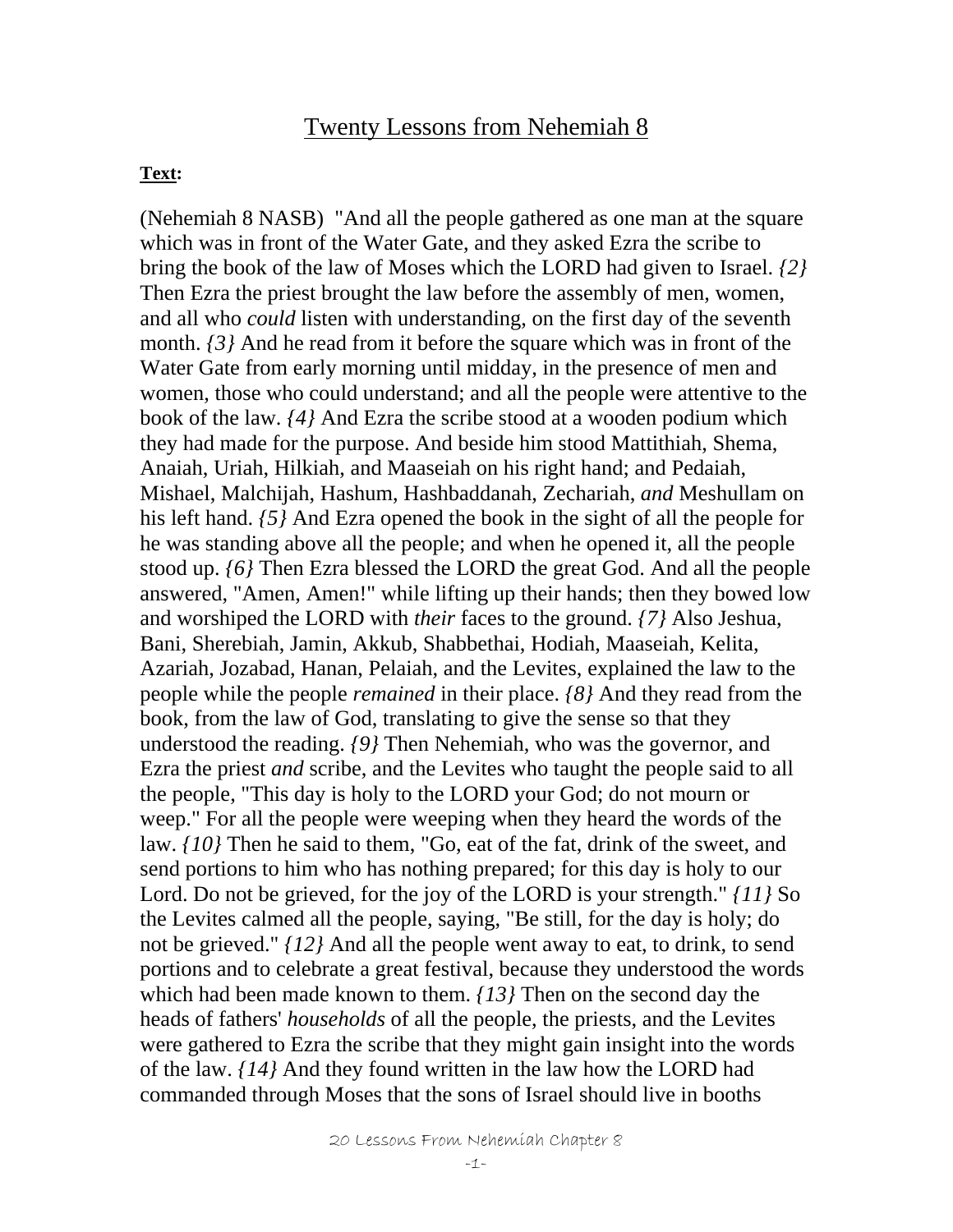during the feast of the seventh month. *{15}* So they proclaimed and circulated a proclamation in all their cities and in Jerusalem, saying, "Go out to the hills, and bring olive branches, and wild olive branches, myrtle branches, palm branches, and branches of *other* leafy trees, to make booths, as it is written." *{16}* So the people went out and brought *them* and made booths for themselves, each on his roof, and in their courts, and in the courts of the house of God, and in the square at the Water Gate, and in the square at the Gate of Ephraim. *{17}* And the entire assembly of those who had returned from the captivity made booths and lived in them. The sons of Israel had indeed not done so from the days of Joshua the son of Nun to that day. And there was great rejoicing. *{18}* And he read from the book of the law of God daily, from the first day to the last day. And they celebrated the feast seven days, and on the eighth day *there was* a solemn assembly according to the ordinance."

## **I. The Context:**

*A. There was unity "gathered as one man"* 

*B. They desired to hear.* 

*C. There was unity of purpose "they asked Ezra the priest to bring the book of the law … which the Lord had Given."* 

### **II. Lessons to be learned from the text information.**

*A. (1) Need the text (8:1-2)* 

**1. Before they could hear the truth "law" they had to have the text.** 

**a) Many today use everything but the text.** 

**b) Recently a man complained that members of the church of Christ were guilty of substituting traditions in place of the text and then claiming to be "bible believers" – perhaps to our chagrin he is closer to the truth than we want to acknowledge.** 

**c) We often, in our attempt to be "right" … meaning to "confirm what we believe to be correct," are willing** 

20 Lessons From Nehemiah Chapter 8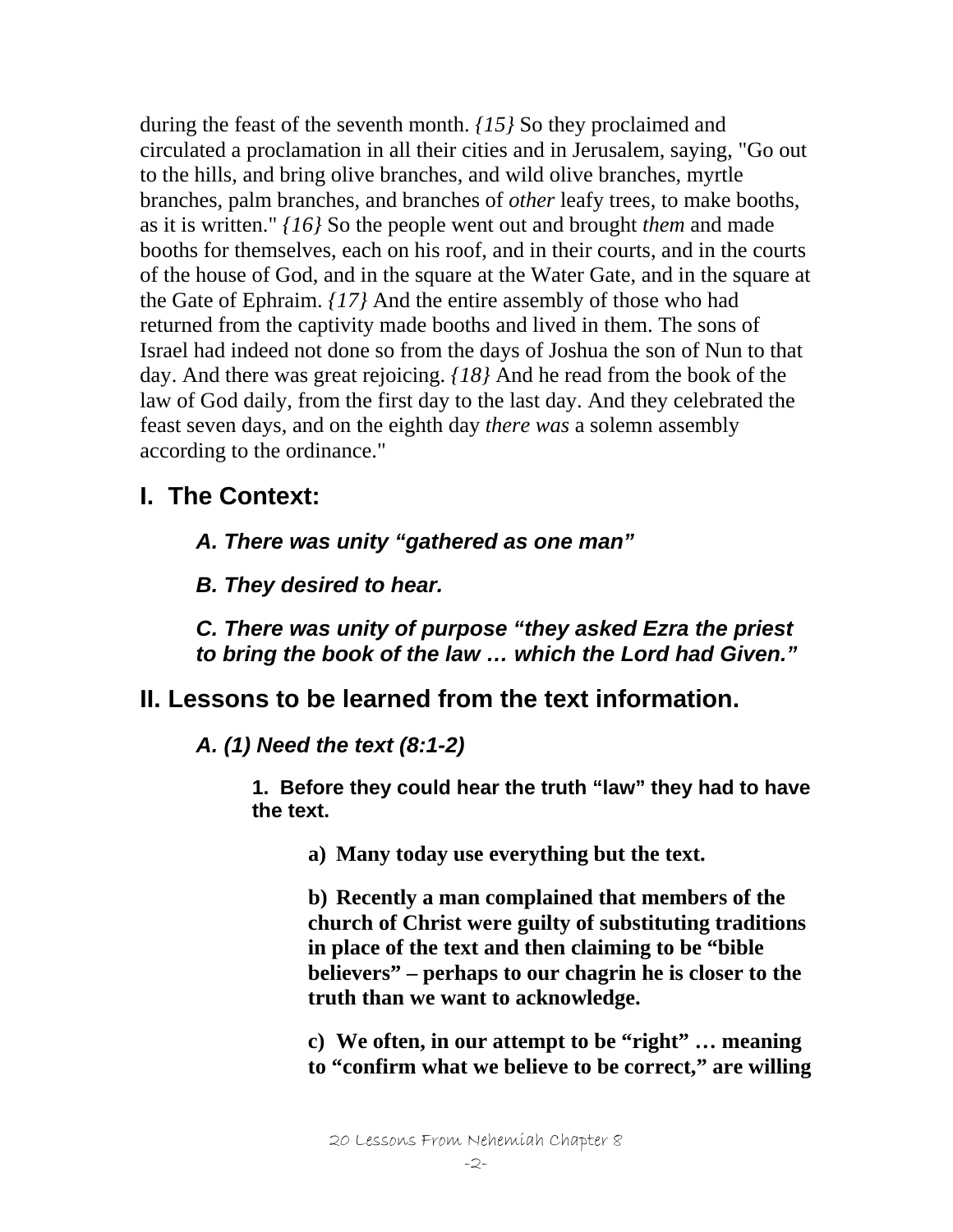**to ignore the most fundamental rules of exegesis. The first rule must be "consider the text"** 

**d) These people realized that they first needed the text of the law.** 

*B. (2) The Text needed was INSPIRED (8:1)* 

- **1. "Which the LORD had given"**
- **2. Uninspired text is exactly that "uninspired"**

*C. (3) Presentation was for ALL who could listen with understanding (8:2)* 

- **1. Men**
- **2. Women**
- **3. ALL**

**a) It applied to all who could "listen with understanding"** 

**b) It is the Nature of God's law** 

*D. (4) Must read (8:3) "and he read from it"* 

**1. Mere possession isn't sufficient.** 

**2. It had been in possession for hundreds of years without affording much benefit (at least to that generation)** 

**3. The Bible is the most sold book in the entire world.** 

**a) It would perpetually be #1 on the Best Seller list (if given It's proper recognition).** 

**b) Mere possession isn't necessarily indicative of reading and or understanding.** 

**4. Often, in the endeavor to study, the Scriptures are the last thing to be consulted on a subject.**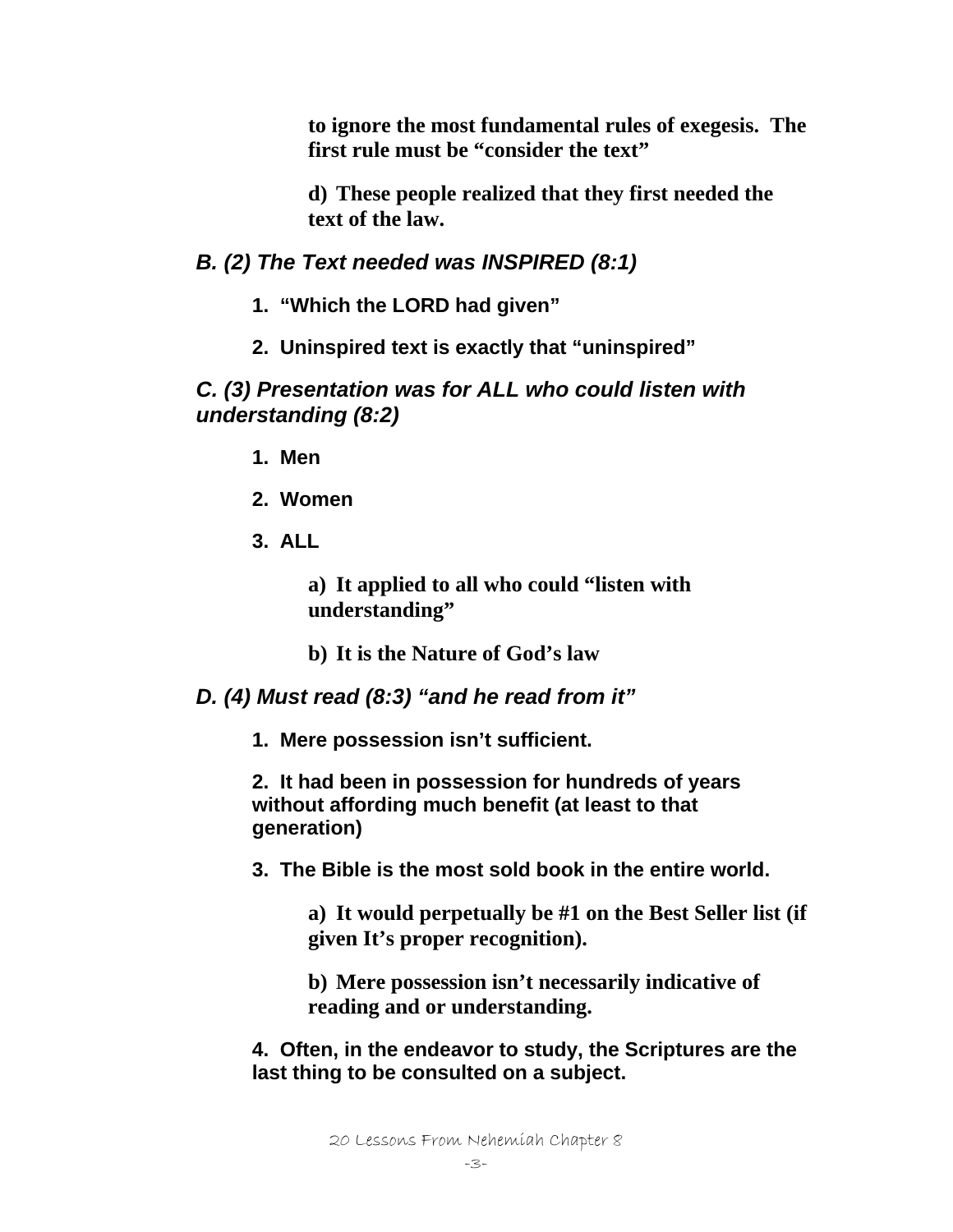**a) Will often consult commentaries, experts, and intellectual preachers for their opinion – yet neglect reading the text.** 

*E. (5) Time involved (8:3) "from early morning until midday.* 

**1. Most likely means "from the breaking of the day" until noon or till 3 PM.** 

**2. Either way, it would be considered "too long" by today's standard.** 

**3. Don't miss the point – their desire to hear was great!** 

**4. Time does not mean much to those who are truly interested … in any thing.** 

**5. When I hear speculative comments about the length of attention spans, etc., I am not duly impressed. No golfer limits his game to 30 minutes… hunter, recreational reader, etc., etc.** 

*F. (6) Ability needed (to both listen and understand) (8:2-3)* 

**1. Almost all have the mental ability … but not all cultivate the ability to "hear with understanding" … as described in the text "all the people were attentive to the book of the law"** 

**2. In other words "they paid attention to the text"!** 

**3. Note: the law was read for those who had the ability, and thus the responsibilities of the law.** 

### *G. (7) Preparation was made specifically for the occasion (8:4) "Ezra the scribe stood at a wooden podium which they had made for that purpose."*

**1. Demonstrates "looking ahead to the need"** 

**2. It is needful for the preacher to look ahead to the need (preparation of needful material)** 

**3. It is needful for the audience to look ahead in preparation – prepared to be attentive listeners… rest,**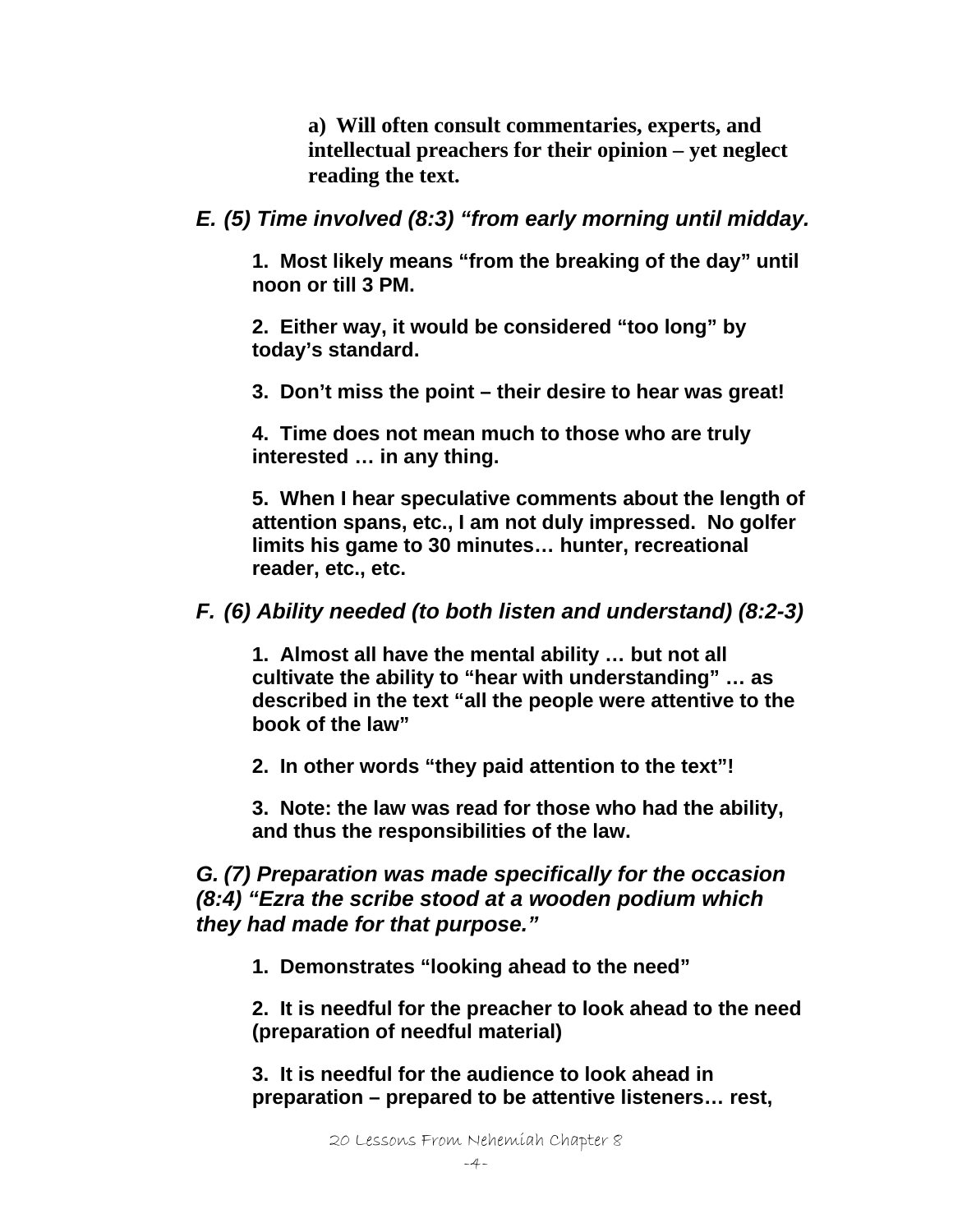**mental preparation, even material preparation …. Bible, note paper, pen, list, etc.** 

**a) Specific for purpose.** 

**b) We have prepared a place specific for the purpose of worship.** 

#### *H. (8) Preacher was surrounded by supporters (8:4) on both sides – right hand and on the left.*

**1. While one must be faithful to his charge even if no one at all stands with him, it is always easier when even a few will "surround" and support the who preach and teach the truth.** 

**a) Cf. (2 Timothy 4:16 NASB)** 

- **b) E.g. Moses Exodus 17:11-12**
- *I. (9) Law "opened in the sight of all the people" (8:5)* 
	- **1. Source openly revealed.**
	- **2. Nothing to hide from them.**
	- **3. Truth has nothing to fear from being exposed.**

*J. (10) Preacher blessed the giver "blessed the LORD the great God" (8:6) and the people showed reverence and worshipped.* 

- **1. The giver is always preeminent.** 
	- **a) Cf. (2 Corinthians 4:7 NASB)**
	- **b) (1 Thessalonians 2:13 NASB)**
	- **c) Ezra was thankful to be able to present the word.**

**d) "And ALL the people answered 'amen' 'amen'" (8:6)** 

> *(1) Note – when the book was opened, the people stood up to show respect.*

20 Lessons From Nehemiah Chapter 8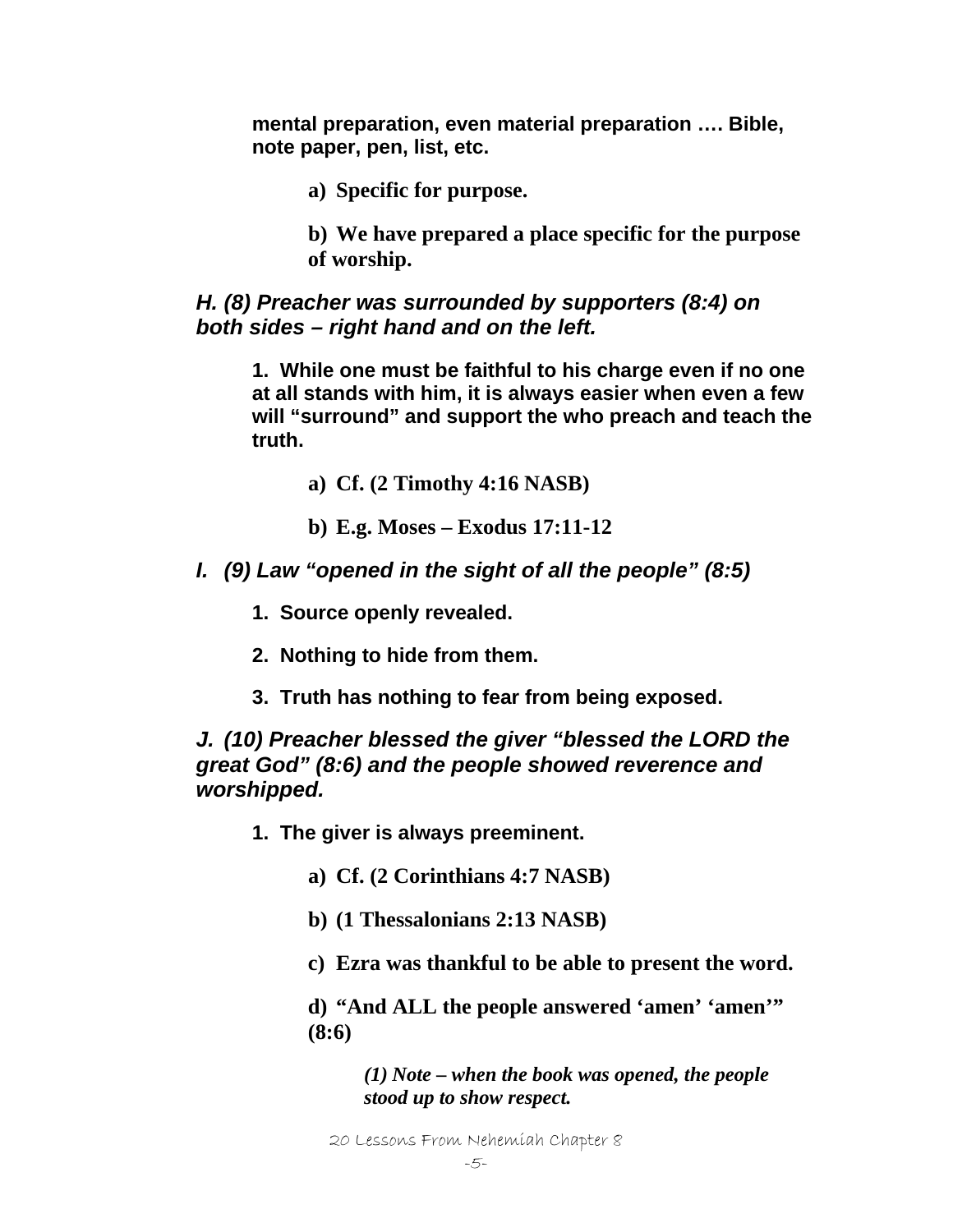*(2) When the Lord was "blessed" the people "lifted up their hands and then bowed and worshipped the Lord with their faces to the ground"* 

**(a) All signs of deep reverence and respect.** 

#### *K. (11) Law was exegeted, explained … i.e. expounded, verbal commentary, more detailed explanation (8:7-8)*

**1. "Explained the law to the people while the people remained in their place"** 

**a) Did not distract by milling around.** 

**2. "Translated giving the sense so that they understood the reading."** 

**a) Broke it down, so they could all understand.** 

**b) How can they hear without a preacher? Romans 10.** 

*L. (12) People were patient in listening (8:7).* 

- **1. Were hearing what they NEEDED to hear.**
- **2. Desired to hear.**
- **3. Stood in their place and waited patiently.**

*M. (13) It was a "holy time" (8:9)* 

**1. This is a holy day to the Lord your God"** 

**2. It would be wise to note that when the word of God is being read and expounded upon, it is a holy time.** 

> **a) No, the preacher is not holy – but the Word he expounds upon is, and the time it takes to do so is as well!**

> **b) There are those who "discount" the preaching of the word, but Nehemiah said it was a holy time.**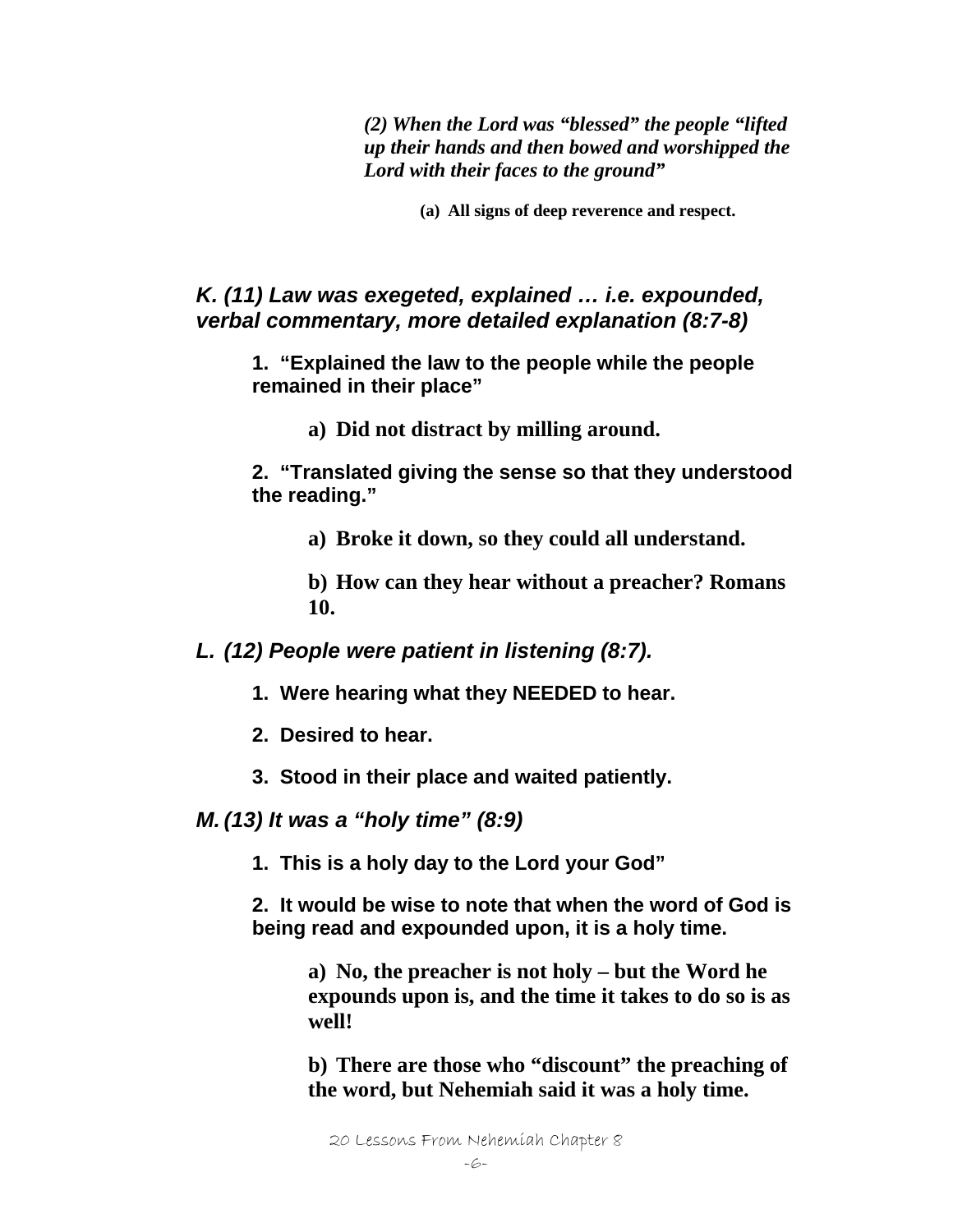*N. (14) It was a time for rejoicing (8:9-11)* 

**1. They were "weeping"** 

**2. However, told not to weep, but to rejoice.** 

**a) Note for those at Westside Pittsburgh: One preacher thought this was an error on the part of the teachers – thinking they should have been mourning. However, the preachers were correct – they were supposed to be rejoicing.** 

> *(1) They were to "celebrate" and "rejoice" during the feast of the tabernacle (Leviticus 23:33-40 [39-40])*

> > **(a) Cf. More details about the feast in Numbers 29:12-40.**

**(b) Deuteronomy 16:13-16 (verse 14 "…you shall rejoice in your feast")** 

*(2) This was the first day of the 7th month.* 

(3) *Nehemiah*  $8 - 24<sup>th</sup>$  *day of*  $7<sup>th</sup>$  *month* – 9 *days late (?)* 

**3. Application for today: It is time to rejoice when one hears truth – any of the truth at any time!** 

*O. (15) Can't obey with faith until understanding comes (8:12)* 

**1. They went away to eat, to drink, to send portions and**  to celebrate a great festival, BECAUSE they understood **the words which had been made know to them.** 

*P. (16) Insight needed (8:13)* 

**1. "That they might gain insight into the words of the law."** 

**2. What did they find?** 

**a) (Nehemiah 8:14 NASB)** 

*Q. (17) Willingness to obey (8:15-17)*